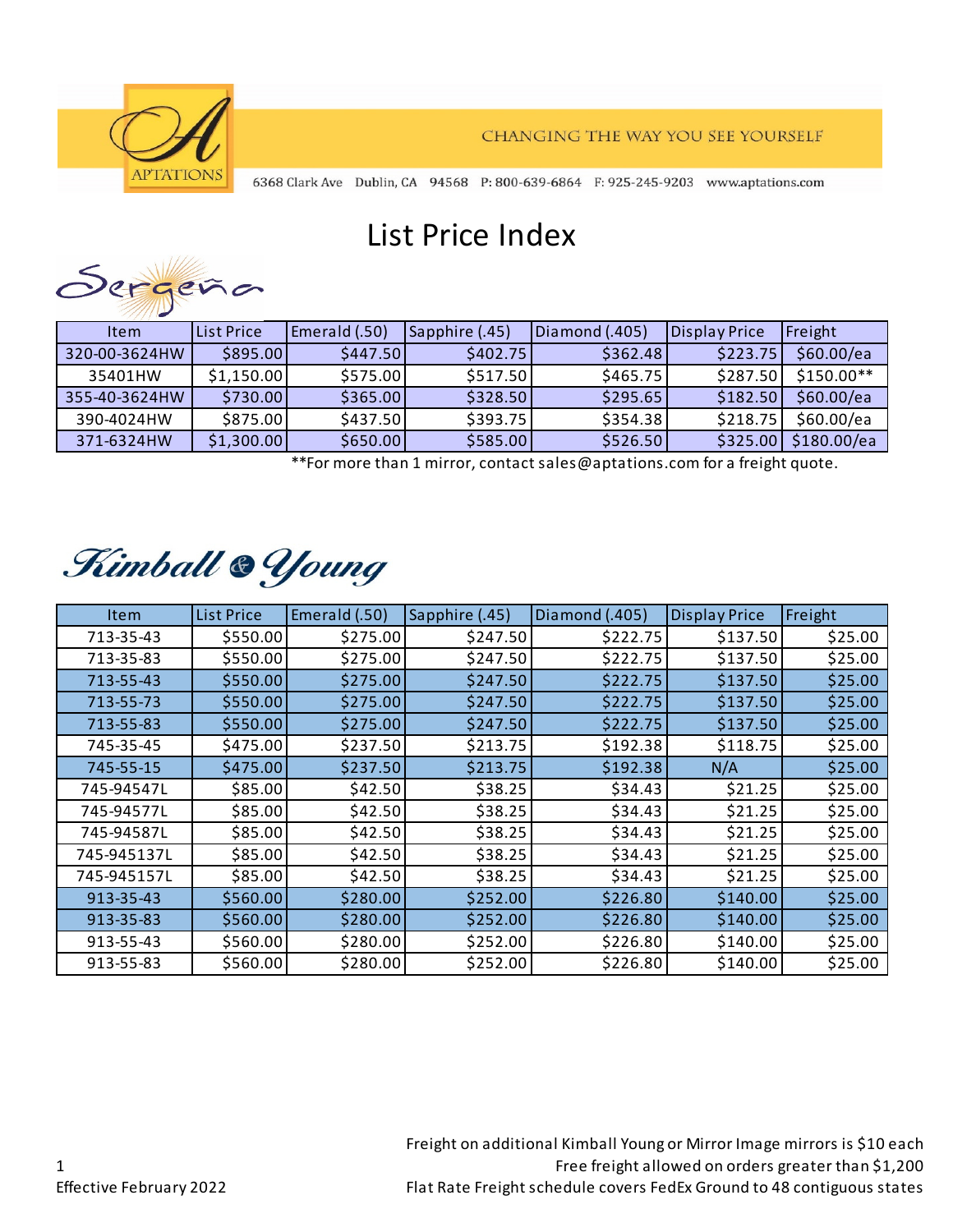

CHANGING THE WAY YOU SEE YOURSELF

6368 Clark Ave Dublin, CA 94568 P: 800-639-6864 F: 925-245-9203 www.aptations.com

## List Price Index

Kimball & Young

| Item        | List Price | Emerald (.50) | Sapphire (.45) | Diamond (.405) | <b>Display Price</b> | Freight |
|-------------|------------|---------------|----------------|----------------|----------------------|---------|
| 944-35-15HW | \$575.00   | \$287.50      | \$258.75       | \$232.88       | N/A                  | \$25.00 |
| 944-2-45HW  | \$575.00   | \$287.50      | \$258.75       | \$232.88       | \$143.75             | \$25.00 |
| 944-2-75HW  | \$575.00   | \$287.50      | \$258.75       | \$232.88       | \$143.75             | \$25.00 |
| 944-2-85HW  | \$575.00   | \$287.50      | \$258.75       | \$232.88       | \$143.75             | \$25.00 |
| 944-2-155HW | \$575.00   | \$287.50      | \$258.75       | \$232.88       | \$143.75             | \$25.00 |
| 945-2-135HW | \$625.00   | \$312.50      | \$281.25       | \$253.13       | \$156.25             | \$25.00 |
| 945-2-155HW | \$625.00   | \$312.50      | \$281.25       | \$253.13       | \$156.25             | \$25.00 |
| 945-2-45HW  | \$625.00   | \$312.50      | \$281.25       | \$253.13       | \$156.25             | \$25.00 |
| 945-2-75HW  | \$625.00   | \$312.50      | \$281.25       | \$253.13       | \$156.25             | \$25.00 |
| 945-2-85HW  | \$625.00   | \$312.50      | \$281.25       | \$253.13       | \$156.25             | \$25.00 |
| 949-2-43HW  | \$550.00   | \$275.00      | \$247.50       | \$222.75       | \$137.50             | \$25.00 |
| 949-2-73HW  | \$550.00   | \$275.00      | \$247.50       | \$222.75       | \$137.50             | \$25.00 |
| 949-2-83HW  | \$550.00   | \$275.00      | \$247.50       | \$222.75       | \$137.50             | \$25.00 |



| Item  | <b>List Price</b> | Emerald (.50) | Sapphire (.45) | Diamond (.405) | <b>Display Price</b> | Freight |
|-------|-------------------|---------------|----------------|----------------|----------------------|---------|
| 21145 | \$175.00          | \$87.50       | \$78.75        | \$70.88        | \$43.75              | \$20.00 |
| 21175 | \$175.00          | \$87.50       | \$78.75        | \$70.88        | \$43.75              | \$20.00 |
| 21843 | \$205.00          | \$102.50      | \$92.25        | \$83.03        | \$51.25              | \$20.00 |
| 21873 | \$205.00          | \$102.50      | \$92.25        | \$83.03        | \$51.25              | \$20.00 |
| 22740 | \$250.00          | \$125.00      | \$112.50       | \$101.25       | \$62.50              | \$20.00 |
| 23345 | \$285.00          | \$142.50      | \$128.25       | \$115.43       | \$71.25              | \$20.00 |
| 24043 | \$325.00          | \$162.50      | \$146.25       | \$131.63       | \$81.25              | \$20.00 |
| 24073 | \$325.00          | \$162.50      | \$146.25       | \$131.63       | \$81.25              | \$20.00 |
| 24083 | \$325.00          | \$162.50      | \$146.25       | \$131.63       | \$81.25              | \$20.00 |
| 80643 | \$315.00          | \$157.50      | \$141.75       | \$127.58       | \$78.75              | \$20.00 |
| 80673 | \$315.00          | \$157.50      | \$141.75       | \$127.58       | \$78.75              | \$20.00 |
| 81745 | \$210.00          | \$105.00      | \$94.50        | \$85.05        | \$52.50              | \$20.00 |
| 82243 | \$195.00          | \$97.50       | \$87.75        | \$78.98        | \$48.75              | \$20.00 |
| 82273 | \$195.00          | \$97.50       | \$87.75        | \$78.98        | \$48.75              | \$20.00 |
| 86645 | \$165.00          | \$82.50       | \$74.25        | \$66.83        | N/A                  | \$20.00 |
| 86675 | \$165.00          | \$82.50       | \$74.25        | \$66.83        | N/A                  | \$20.00 |

Freight on additional Kimball Young or Mirror Image mirrors is \$10 each Free freight allowed on orders greater than \$1,200 Flat Rate Freight schedule covers FedEx Ground to 48 contiguous states